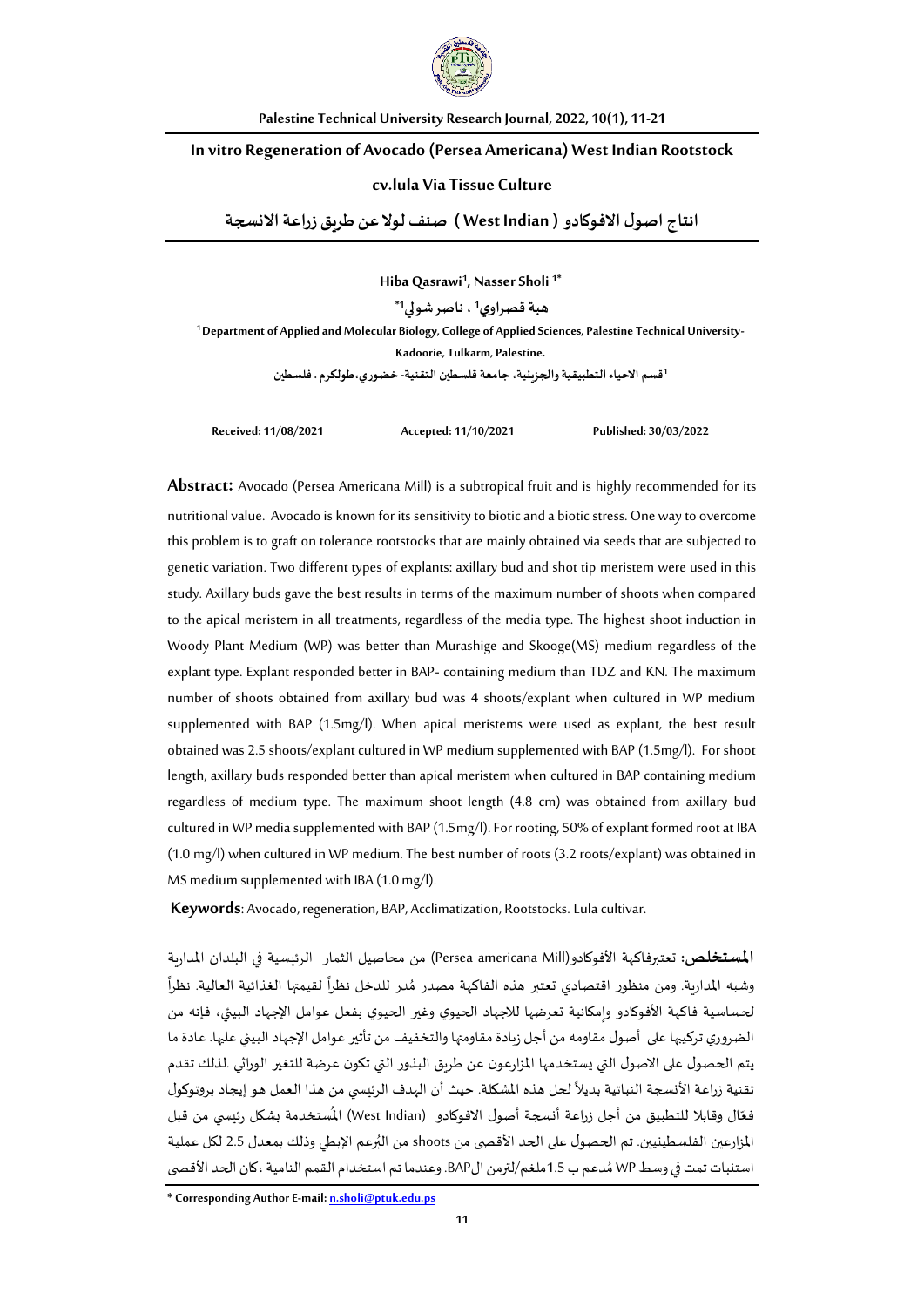ل shoots التي تم الحصول عليها هو 2.5 في وسط WP مُدعم ب 1.5ملغم/لتر من هرمون الBAP ، بينما تم ر<br>م الحصول على أطول shoot (4.8 سم) عندما تم استخدام البرعم الطرفي في وسط WP مُدعم ب1.5ملغم/لترمن ُ هرمون الBAP. أما بالنسبة لعملية التجذير، 50 % من النباتات انتجت أكبر عددمن الجذوربمعدل 3.2 جذور عند زراعتها على في وسطـWP مُدعم ب1.0 ملغم/لترمن ال IBA. ر<br>م

**الكلمات املفتاحية**: افوكادو.زراعةالنسجة. هرمون BAP. اقلمه. اصول. صنف لول

## **INTRODUCTION:**

Avocado (Persea americana Mill) is a unique fruit. While most fruit consists primarily of carbohydrates, Avocado fruit consists of healthy fats. Numerous studies have shown that it has powerful health benefits. According to Bergh & Eustrand, (1986), avocado is a nutrient dense fruit providing four important minerals (iron, magnesium, potassium and copper) and seven essential vitamins (vitamins A, C, E and B6, folacin, niacin and pantothenic acid) in an approximately 2:1 calorie ratio. It is rich in carotenoids, lutein and zeaxanthin, (Hutchinson 1984).

Rootstocks of avocado are often selected for dwarf size (Barrera-Guerra et al. 1998), adaptation to alkaline soil, salt tolerance, pest and disease resistance (Bergh 1975). The overall productivity of the tree is determined by scion and rootstocks, including fruit size, quality and fruit set. The rootstocks used in avocado industry are either obtained from seeds or from clonally propagated of selected cuttings with desired characteristics. The type of rootstock used has a great effect on the field performance and ultimately, the harvest of the plant (Bergh & Eustrand 1986).

Besides virus elimination, either avocado micro propagation carried out using shoot tip meristem (Barringer et al. 1996) or by vegetative axillary bud culture (Schroeder 1973) has the advantage of maximizing regeneration rate, which is highly favorable for mass propagation (Rani and Rania 2000). Shoots obtained from axillary buds in avocado are associated with poor elongation but remain alive for longer, which limits the multiplication capacity through nodal segments. Nevertheless, nodal explants are a very reliable source of explants in terms of preserving the genetic stability of elite cultivars due to high level of success with many cultivars; most of the avocado research protocols are confined to nodal culture using both juvenile and mature material (Barceló-Mu-oz and Pliego-Alfaro 2003).

Indirect regeneration was applied to avocado from different types of explants: stem, leaf, flower, fruit mesocarp, peduncle and cotyledons (Vieitez et al. 1983). Living avocado cells are responsive to cellular proliferation to produce calli masses (Moe and Andersen 1988). According to Schroeder (1980), some avocado calli have survived in vitro for long time. This trait was exploited for germplasm preservation if regeneration from callus tissue could be achieved. Under the influence of plant growth regulators, cells from callus tissue can be induced to form pro-embryos or somatic embryos which can then be developed into intact plants (Fortanier and Jonkers 1976) and was possible to obtain with immature zygotic embryo tissues of avocado (Zimmerman 1984).

The objective of this study is to establish a reliable and efficient regeneration protocol for avocado West Indian cv. Lula rootstock.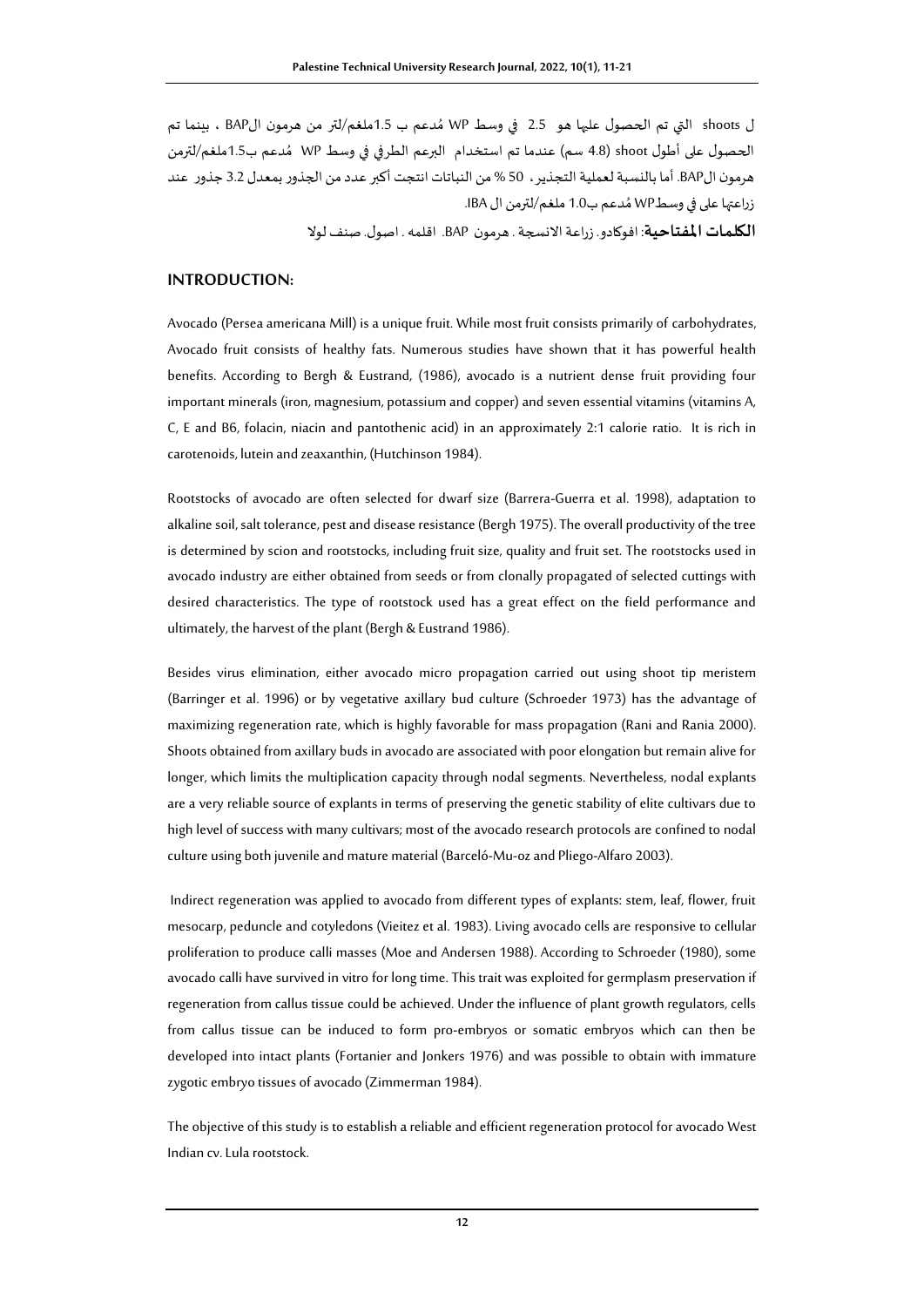## **MATERIAL AND METHODS:**

### **Plant samples**:

Certified plants were collected in October in both years of 2016 and 2017 from local nurseries in Jenin and Tulkarim governorate with the help of Ministry of Agriculture

### **Explant sterilization and inoculation:**

Apical meristems and axillary buds (Fig. 1) used in the experiments as an explant were washed under running tap water for 5 minutes and surface sterilized with 2.5% hypochlorite for 20 minutes, washed three times again with sterile distilled water, rinsed again with 70% ethanol for 30 second, and washed again three times with sterile distilled water.





Explants were inoculated in petri dishes and magenta boxes containing different medium compositions (either inoculated inMurashqe and Skooge (1962) or Woody Plant Medium supplemented with different concentrations of plant growth regulators (PGRs) as shown in (Table 1).

| PGRs concentration (mg/l) | WP                     | <b>MS</b>              |
|---------------------------|------------------------|------------------------|
| Thidiazuron (TDZ)         | $0, 0.5, 1, 1.5$ and 2 | $0, 0.5, 1, 1.5$ and 2 |
| kinetin (KN)              | $0, 0.5, 1, 1.5$ and 2 | 0, 0.5, 1, 1.5 and 2   |
| 6-Benzylaminopurine (BAP) | 0, 0.5, 1, 1.5 and 2   | $0, 0.5, 1, 1.5$ and 2 |

**Table (1). WP and MS medium supplemented with different PGRs concentration**

Five explants were inoculated in each petridish or magenta boxes for each concentration and repeated three times. The samples were kept in growth champers at  $23 \pm 2^{\circ}$ C at 16/8 light dark period for 6 weeks and refreshed every 2 weeks. At the beginning, the samples were kept for 3 days in the dark to minimize phenol production before transferred to light conditions.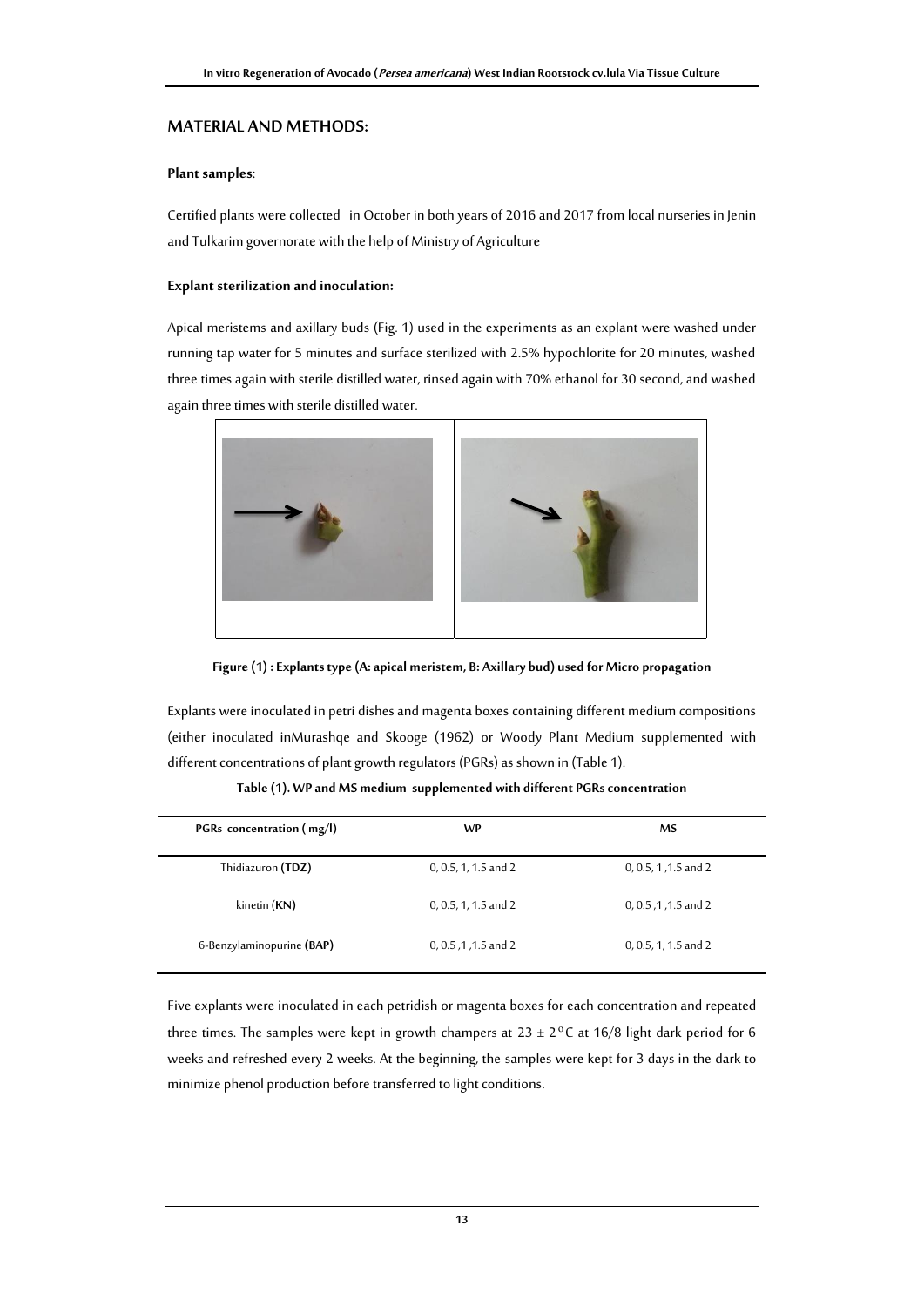## **Rooting:**

Shoots with 4-5cm in length were transferred into WP with different concentrations of Indole-3-butyric acid (IBA) (0, 0.5, 1, 1.5, and 2). Each treatment is composed of three magenta boxes as replicates with three shoots per replicate. Data was reported after 6 weeks for the number of roots in each treatment.

## **Plantsacclimatization and hardening:**

Plants with full root system were transferred to 5 liter capacity hardening medium (Peat moss) and covered with nylon plastic for 1 week under room temperature  $25 \pm 2$  °C for acclimatization.. The plants in pots were transferred later into greenhouse conditions for 1 week before being transferred into open field. .

# **RESULTS AND DISCUSSION:**

## **Culture initiation and shoot regeneration:**

In all treatments, avocado explants showed very limited shoot proliferation and elongation in both types of explants (apical meristems and axillary buds) without exogenous hormones. Castro et al. (1995) stated that avocado produce poor results when cultured without growth regulators regardless of the explant types used as a starting material.

Explant started responding after 7 days in cultured medium (Fig. 2 A&B). After 5-6 weeks, shoots elongated to 2-4 cm in length (Fig. 2 C). In some explant, multiple shoots (2-4 shoots/ explant) was obtained. Calli were also seen in explants in all treatments, regardless of the type of medium or types of growth regulators (Fig. 2 D).

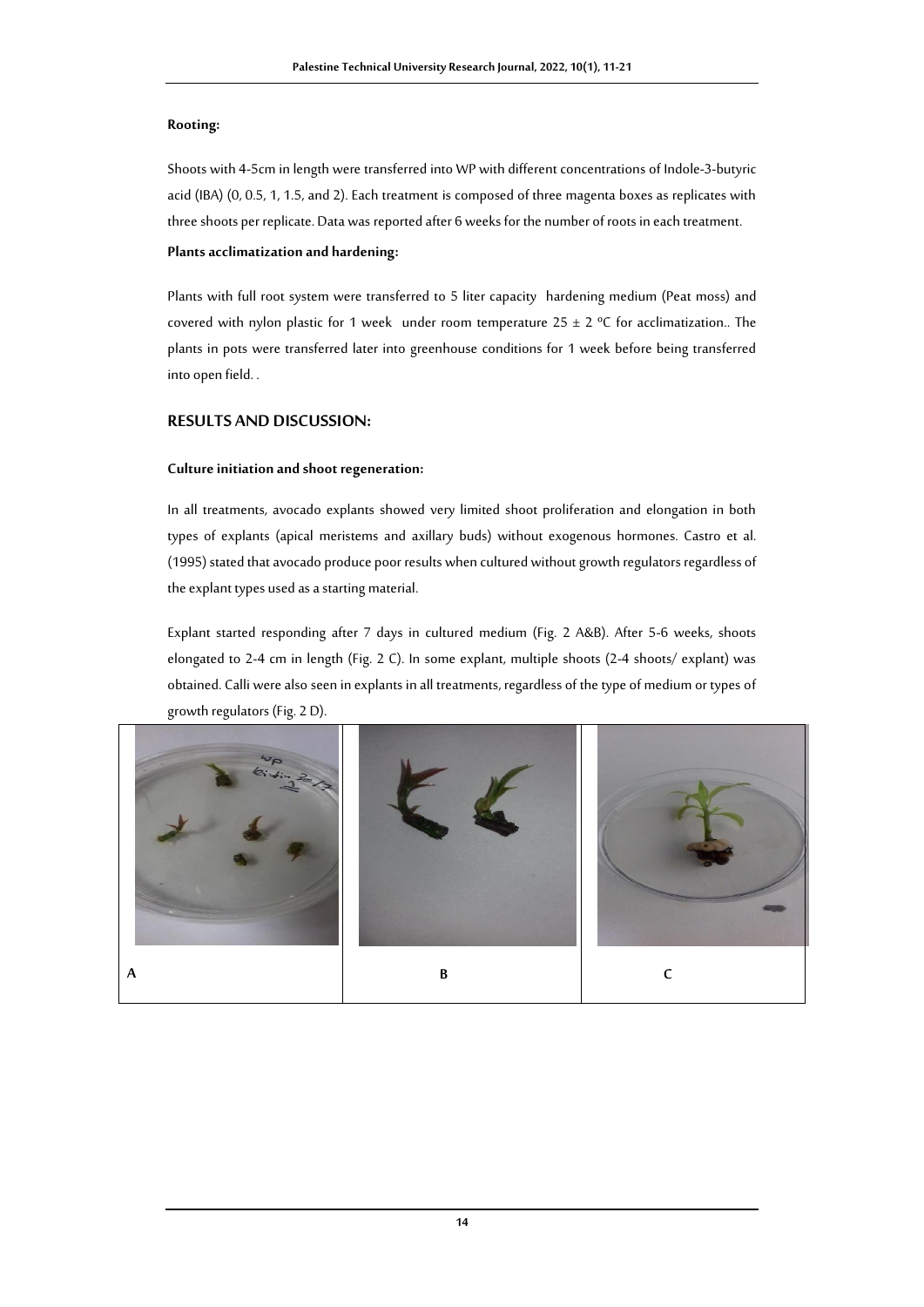

**Figure(2): Stages of avocado rootstock regeneration via axillary bud cultured in WP medium supplemented with BAP (1.5 mg/l). A, B: regenerated shoot, C, D: elongated shoot. E, F: shoot in rooting medium containing 1 mg/l IBA.**

The results of culturing explants (apical meristem and axillary buds) on WP and MS media with different TDZ, BAP and KN concentrations and its effect on shoot number and shoot length are presented in Fig. 3.



**Figure (3): Mean of regenerated shoots and mean shoot length from explants (A, B) and (C, D) cultured on WP and MS medium respectively. BAP (1.5 mg/l), KN (1.5 mg/l) and TDZ (1 mg/l).** 

 columns with same letter are not significantly different after Fisher's test for mean comparison at P˂0.05.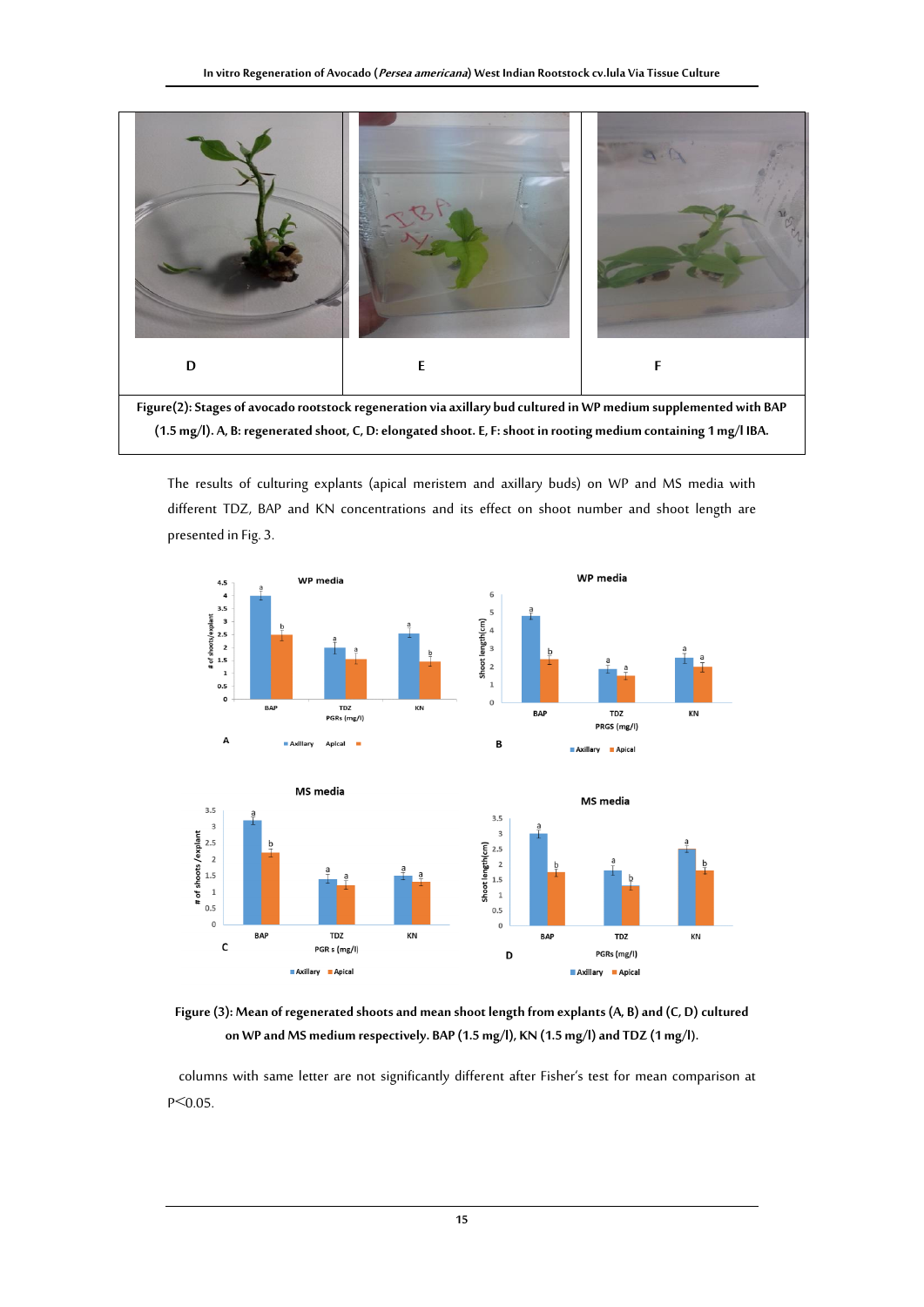Axillary buds had better responses and produced more shoots when compared with the apical meristem in all treatments. WP medium also produced better results when compared with MS medium.

TDZ is widely used for promoting shoot initiation for the micropropagation of some woody plants including species from the Ericaceae family such as lingonberry and blueberry (Sefasi et al. 2013). Many studies have shown that TDZ stimulates shoot regeneration at low concentrations. In the present study, a lower concentration of TDZ (1 mg/l) was more effective in producing more shoots than higher concentrations. The maximum number of shoots obtained was 2.0 shoots per explant (1 mg/l), followed by 1.67 shoots per explant (1.5mg /l) in WP. Meanwhile, the maximum number of shoots obtained from apical meristem was 1.55 (1 mg/l). Similar result was obtained b[y Yaseen e](http://hortsci.ashspublications.org/search?author1=Yaseen+Mohamed-Yaseen&sortspec=date&submit=Submit)t al. (1992) who found that culturing nodal explants with TDZ (1 mg/l) produced multiple shoot (5.8 shoots / explant). Singh et al. (2002) reported a similar result, in his study on *Psidium guajava*, he found that the maximum percentage of shoots regeneration and maximum number of regenerated shoots were obtained by a treatment containing 1.0 μm TDZ. It was observed that increasing concentrations of growth regulators decreased the number of shoots in all treatments. On the other hand, the maximum shoot length was 1.88 cm and 1.8 cm obtained from axillary buds cultured in WP medium supplemented with 1 mg/l TDZ, respectively. (1mg/l) (Fig. 3).

Explants responded differently in formation of multiple shoots in different media compositions, which may be due to the activation of shoot multiplication signal (SMS) in different sites. SMS was identified as a branching factor in highly branched mutants of petunia (Snowden et al. 2005). Conversely, the presence of higher levels of auxins inhibits the action of SMS and acts as a shoot branching inhibitor. Hence, it may be possible that in apical buds, SMS act as a shoot branching inhibitor due to the presence of high endogenous levels of auxins. On the other hand, SMS associated with a lower concentration of auxin in axillary buds may act as a shoot branching factor.

Axillary buds gave better results than the apical meristem in all treatments. The maximum number of shoots was 4.0 shoots/explant at 1.5mg/l of BAP cultured in WP (1.5mg/l); while when cultured in MS medium, the maximum number of shoots was 3.2 at 1.5 mg /l of BAP (1.0mg/l) **(**Fig. 3). No shoots were obtained in control treatment (0.0mg/l) regardless of the type of the explants (0.0mg/l). The maximum shoots number obtained from the apical meristem was 2.5 and 2.2 in WP and MS media, respectively (1.0mg/l). This shows that BAP is necessary for shoot development and multiplication. The possible reasons for the early response of axillary buds toward BAP might be that the axillary buds are rich in endogenous BAP so they show a better response at a relatively lower concentration of BAP (1mg /l) (Zulfaqar et al. 2009). Cytokinins in plant are synthesized by roots and transported upward; therefore, axillary buds are rich in cytokinins due to their presence at a relatively lower position on the mother plant. At a very low concentration of BAP (0.5 mg/l) or at a higher high concentration of BAP (2.0 mg/l), the number of shoots was less than other BAP concentration. Chuenboonngarm et al. (2001) recorded identical symptoms in Gardinia (Gardenia jasminoides). They stated that higher concentration of cytokinins reduced the number of shoots during the micropropagation process. Our results showed that, by increasing BAP concentration, the shoots number obtained from both explants (apical meristem and axillary buds) increased up to 1.5 mg/l, showing a positive relation between BAP and shoot number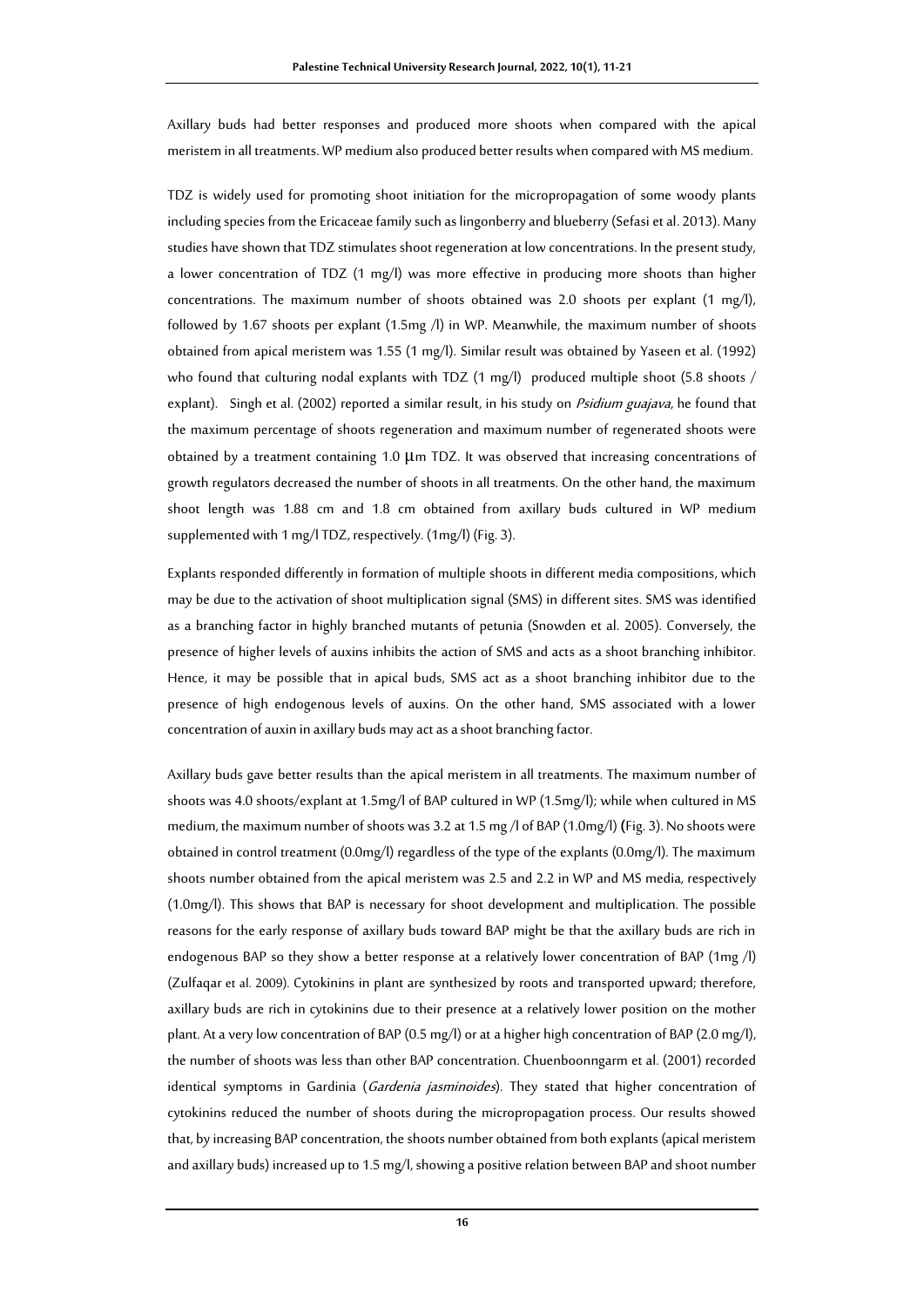after which it started declining with further increase in BAP concentration. Therefore, the selection of the proper concentration of plant growth regulator is critical to shoot regeneration. Our results showed that BAP (1.5 mg/l) produced the maximum number of shoot. Cooper (1987) found that BAP (1 mg/l) produced zero shoots from Duke 7. Zirari and Lionakis (1994) found that BAP (0.65 mg/l) produced 1.7 shoots from nodal culture of the Fuerte cultivar. Martinez-Pacheco et al. (2010) found BAP (0.5 mg/l) produced 3-5 shoots from 'Drymifolia cultivar. In our study, BAP at 2 mg /l produced fewer shoots. In a study conducted by Barrera-Guerra et al. (1998), no shoots were obtained from nodal explants when cultured on BAP (2 mg/l) containing medium. In contrary to Barceló-Muñoz et al. (1999) who found that BAP (2.2 mg/l) produced 3.2 shoots from the Mexican IV-8 cultivar. Castro, et al (1995) obtained 3.1 shoots from Topa Topa at BAP (2 mg/l). This clearly shows that the response is genotype dependent.

The maximum number of shoots obtained from axillary buds was higher than that obtained from the apical meristem in both WP and MS medium. The maximum number of shoots was 2.55 shoots/ explant was recorded at 1.5 mg/l KN (1.5mg/l); while in the apical bud, the maximum number of shoots (1.5) per proliferated explants was recorded at 1.0 and 1.5 mg/l (1.5mg/l). No shoot regeneration was obtained in control. This shows that KN is necessary for shoot development and multiplication. The possible reason of the early response of axillary buds toward KN might be that the axillary buds are rich in endogenous KN so they showed a better response at a relatively higher concentration of 1.5 mg/l. axillary bud and apical meristem, respectively (1.0 mg/l not 1.5 mg/l). The maximum number of shoot length obtained was 2.5 cm from both (Fig. 3).

### **Rooting:**

In vitro root regeneration is the most rate-limiting step of avocado micropropagation process. A large number of factors affect the success of rooting in avocado. Therefore, this stage in micropropagation has been given great attention by researchers especially in mature avocado propagation, which has not been very successful yet.

Shoots (Fig. 2 C & D) of 3-4 cm were transferred into WP medium supplemented with different concentrations of IBA (Fig. 2 E & F) for roots induction.

The rooting percentage and root number obtained with inoculation of plantlets to rooting medium supplemented with IBA is giving in Table 2 and 3.

| Lula" cultured in WP medium.<br>Rooting percentage $(\%) \pm SE$<br><b>Treatments</b> |                            |                   |  |  |
|---------------------------------------------------------------------------------------|----------------------------|-------------------|--|--|
| IBA(mg/l)                                                                             | Axillary bud               | Apical meristem   |  |  |
| T1(0.0)                                                                               | $0.1 \text{ }^e \pm 0.001$ | $0.01^e \pm .001$ |  |  |
| T2(0.5)                                                                               | $22^{d}$ ± 2.01            | $17^{d}$ ± 2.4    |  |  |
| T3(1.0)                                                                               | $50^{\text{ a}}$ ± 3.5     | $39^a \pm 3.4$    |  |  |
| T4(1.5)                                                                               | 38 $b_{\pm}$ 2.1           | $30^{b}$ ± 3.23   |  |  |
| T5(2.0)                                                                               | $35^{bc}$ ± 3.1            | $25 \div 4.25$    |  |  |

**Table( 2) : Effect of IBA concentrations on rooting percentage of avocado rootstock. "West Indian "cv**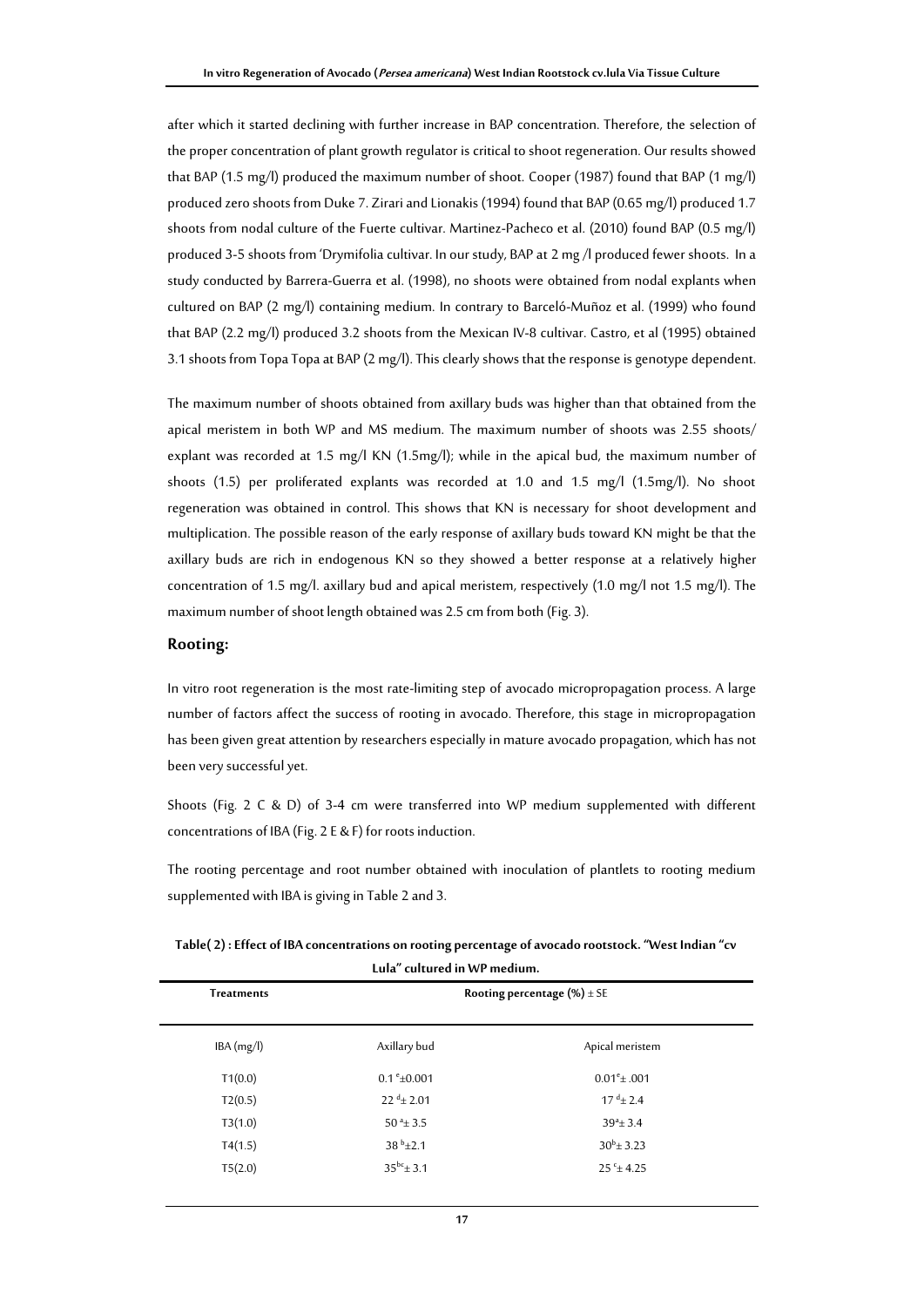| Mean | $29.02 + 1.54$ | $22.20^{b} \pm 1.45$ |
|------|----------------|----------------------|
|      |                |                      |

Data with different letters are significantly different after fisher test at p<0.05

Axillary buds gave 50% rooting while the apical meristem exhibited a comparatively low rooting percentage (39%) when cultured in WP medium supplemented with 1 mg/l IBA (0.5 mg/l) (Table 2). Variation in the response of apical and axillary buds may be due to the slight change in the endogenous phytogradients between the explants. It may be possible that apical buds are rich in phytogradients that enhance rooting percentage. Gomez et al., (1995) found peroxide activity in the apical buds of avocado and its involvement in the regulation of auxin during the rooting process. They also found that peroxidase activity is associated with cambial cell division and differentiation, which are primary events in the process of root formation. The maximum rooting percentage (50%) was recorded in axillary buds when low concentration of 1.0 mg/l IBA (1.5 mg/l) was used. However, a higher rooting rate of 39% was observed in apical meristem at same IBA concentration (1.5 mg/l) (Table 2). Similar to our results, Barceló-Muñoz et al. (1999), Pliego-Alfaro, and Murashige (1987) obtained 90 % & 50 % rooting at IBA (1 mg/l) respectively. Meanwhile, Martinez-Pacheco et al. (2010) obtained 57.7 % rooting at IBA (0.5mg/l).

Nel et al. (1983) could achieve only 65% (juvenile shoots) rooting with the media supplemented with IBA (2 mg/l). Nonetheless, incubation in 2 mg/l IBA for an extended period increased rooting percentage by up to 80%. In addition, Barringer, et al., (1996) achieved 30% rooting (juvenile shoots) in medium containing IBA (1 or 2 mg/l) and activated charcoal (1 g/l).

The possible reasons behind these different responses were that different explants have different potential responses to growth hormones. The optimum concentration of auxins is known to be involved in cell enlargement and is thought to be the controlling factor in the rooting process (Tsipouridis et al. 2006). However, either its suboptimal or supra-optimal concentration may negatively affect the rooting percentage. According to Hartmann et al. (1997), suboptimal concentration of IBA results in an inhibition of free endogenous IAA activity by IAA oxidase with a subsequent decrease in outgrowth of the root meristem.

The maximum roots number obtained from a single axillary bud was 3.2, while the single apical meristem gave only 2.83 roots per explant (Table 3). Our results are in contrary to those of Palanisamy and Kumar (1997) who compared the apical and axillary bud performance for root formation and achieved a higher number of roots in apical buds compared to axillary ones. They attributed this better response of root formation in apical buds to a higher concentration of endogenous auxins. Observations regarding the interaction between various IBA concentrations and explant types revealed that apical buds gave maximum number of roots per rooted explant (3.2) when IBA was used at a concentration of 1.0 mg /l. While in the apical meristem, the maximum root number per rooted explants (2.8) was attained at 1.0 mg /l of IBA. However, rooting was not observed in the absence of IBA, either in apical or axillary buds. It is inferred from the results that in both explants (apical and axillary buds), root number per rooted explants showed the tendency to increase with increasing concentration of IBA up to 1.5 mg/l and 1.0 mg/l in axillary and apical buds respectively. The possible reason of this better response of axiallry buds at a relatively low concentration of IBA (1 mg/l) might be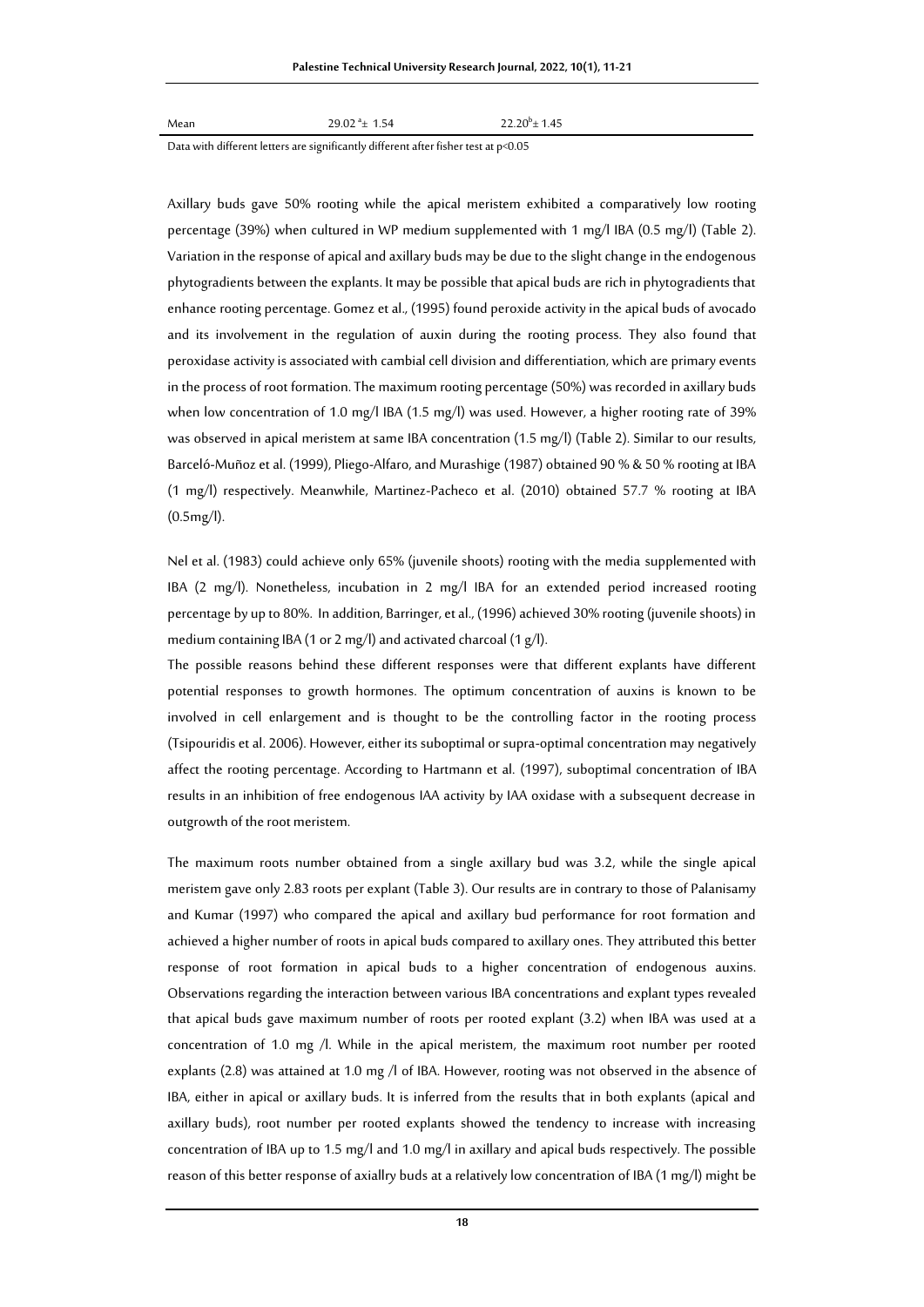that apical meristem is relatively rich in endogenous auxins as compared to the axillary buds. Explants cultured in the medium without IBA (0.5 mg/l) did not show any response to root development. The above results provide evidence that the optimum concentration of auxins is very critical for better rooting response. Preece and Read (2003) reported that optimum concentration of IBA plays an efficacious role in early dedifferentiation of xylem with subsequent development of root initials. Moreover, it stimulates the individual quiescent cells to differentiate and proliferate to form roots primodium. An inhibitoryeffect of auxins was also observed when explants were exposed to a too high concentration of IBA.

| Treatments IBA (mg/l) | Root number± S.E          |                             |  |  |
|-----------------------|---------------------------|-----------------------------|--|--|
|                       | Axillary bud              | Shoot meristem              |  |  |
| T1(0.0)               | $0^d \pm 0$               | $0^d \pm 0$                 |  |  |
| T2(0.5)               | $1.8^{\circ} \pm 0.1$     | $1.4 \pm 0.12$              |  |  |
| T3(1.0)               | $3.2^{\text{a}} \pm 0.11$ | $2.8^a \pm 0.12$            |  |  |
| T4(1.5)               | 2.83 $ab_ \pm 0.32$       | 2.2 $ab_{\pm}$ 0.24         |  |  |
| T5(2.0)               | $2.6^{b} \pm 0.22$        | 2.4 $ab_ \pm 0.23$          |  |  |
| Mean                  | $2.086^{a}$ ± 1.01        | $1.76^{\text{ a}} \pm 1.01$ |  |  |

**Table(3) : Effect of explant types and IBA concentration on the number of roots of avocado rootstock "West Indian" cv. Lula cultured in WP medium**.

Data with different letters are significantly different after fisher test at p<0.05

#### **Plant acclimatization and hardening:**

Plants with full root system were successfully hardened in 5 liter capacity Pot having Petmos under greenhouse conditions located in Palestine Technical Kadoorie with temperature about  $25\pm 2\text{°C}$  where survival rate was 60 %. The survived plants were transferred to open field where100 % success was obtained

# **CONCLUSION:**

An efficient and well-standardized regeneration protocol was successfully obtained from both the apical meristem and the axillary bud. WP medium was better than MS medium for in vitro regeneration. Results clearly show that the cytokinins type and concentrations used for regeneration of woody plants are genotype-dependent.

## **ACKNOWLEDGEMENTS:**

The author would like to thank the Palestine Technical University-Kadoorie for their financial support to conduct this research.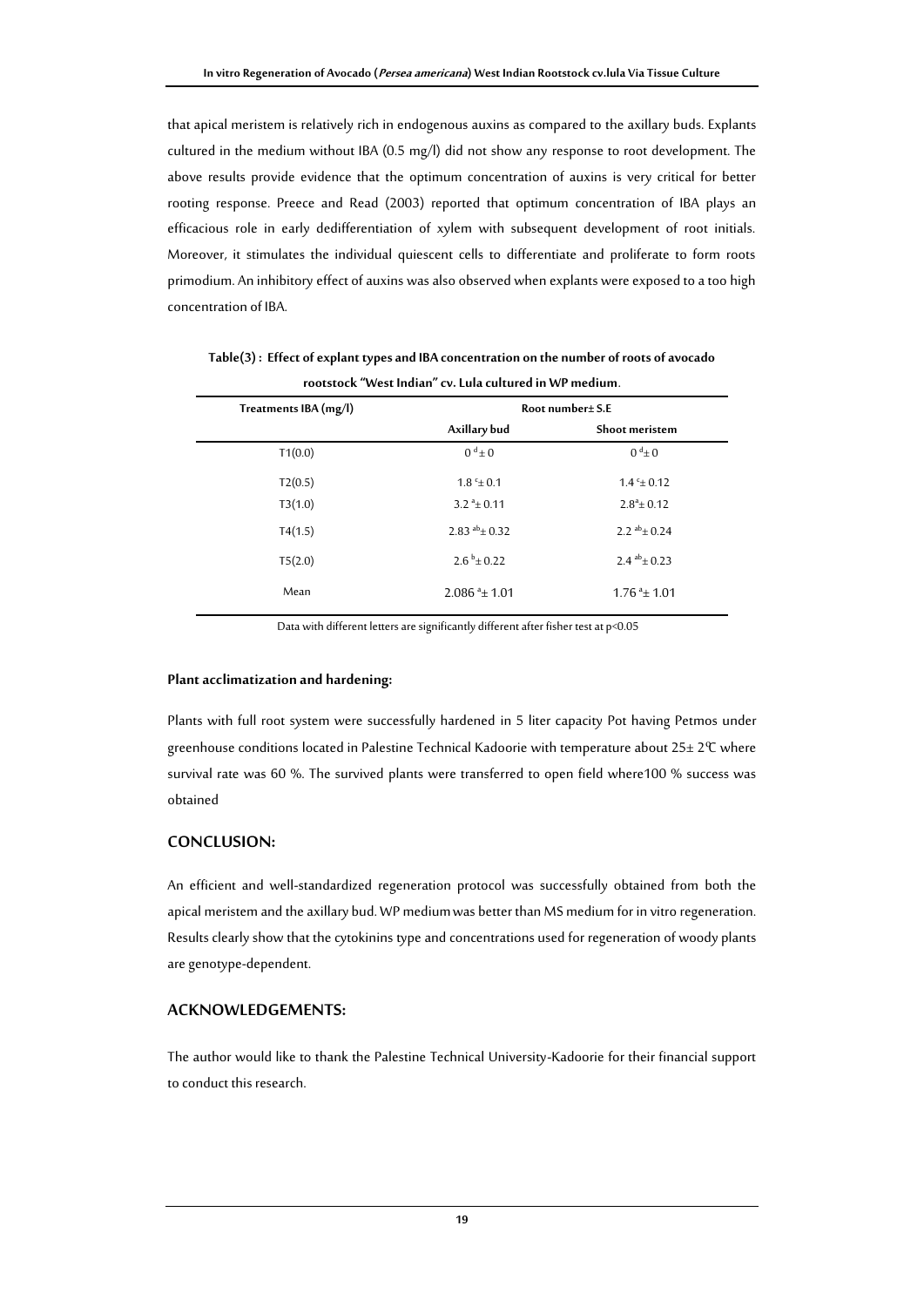## **REFERENCES:**

- Barceló-Muñoz, A., Pliego-Alfaro F., & Barea J.M. (1990). Micropropagación de aguacate (Persea americana Mill.) en fase juvenil. Acta Horticulture, 1, 503–506.
- Barceló-Mu-oz, A., & Pliego-Alfaro, F. (2003) Micropropagation of Avocado (Persea americana Mill.). In: Jain, S.M. and Ishii, K., Eds., Micropropagation of Woody Trees and Fruits, Springer, Berlin, 519-54.
- Barrera-Guerra, J.L., Ramirez-Malagon, R., & Martinez-Jaime, O.A. (1998). In Vitro Propagation of Avocado (Persea drymifolia Ness.). Proceedings of the Induced Mutations in Connection with Biotechnology for Crop Improvement of the FAO/IAEA Division of Nuclear Techniques in Food and Agriculture, Peru 5-9 October, 63-69.
- Barringer, S.A., Mohamed-Yassen, Y., & Splittstoeser, W.E. (1996). In Vitro multiplication and plantlet establishment of avocado in vitro. Cellular & Developmental Biology – Plant, 32,119-121.
- Bergh, B.O. (1975). Avocados. In: Janick J & Moore JN (eds). Advances in Fruit Breeding. Purdue University Press, Lafayette, pp. 54 1-567.
- Bergh, B.O., & Eustrand, N. (1986). Taxonomy of the avocado. California Avocado Society Yearbook, 74:135-145.
- Castro, M., Oyanedel, E., & Cautin, R. (1995). In vitro shoot proliferation in avocado (Persea americana Mill.) Induced by CPPU. Proceedings of the World Avocado Congress III. p. 223-226.
- Chuenboonngarm, N., Charoonsote, S., & Bhamarapravati, S. (2001). Effect of BA and 2iP on Shoot Proliferation and Somaclonal Variation of Gardenia jasminoides Ellis in Vitro Culture.Science Asia, 27, 137-141.
- Cooper, P. A. (1987). Advances in the micropropagation of avocado. Acta Horticulture, (212). 571- 575.
- Fortanier, E.J., & Jonkers, H. (1976). Juvenility and maturity of plants as influenced by their ontogenetical and physiological ages. Acta Horticultores, 56, 37-44.
- Gomez, M.L.G., Romero, C.S., Munoz, A.B., Heredia, A., & Alfaro, F.P. (1995). Levels of endogenous indole- 3-acetic acid and indole- 3-acetyl-aspartic acid influence adventitious rooting in avocado microcuttings. Journal of Experimental Botany, 45(275), 865-870.
- Hartmann, H.T., Kester, D. E., Davies, F.T. & Geneve, R.L. (1997). Plant Propagation: Principles and Practices. Prentice-Hall, Inc., Englewood Cliffs, New Jersey. Sixth edition.
- Martinez-Pacheco, M.M., Suarez-Rodriguez, L.M., Hernandez-Garia, A., Salgado-Garciglia, R., Fernndez, I.V., Palomares, M.E.A., Cortés-Rodreguez, M.A., & Lopez-Gomez, R. (2010). In Vitro Propagation of Mexican Race Avocado (Persea americana Mill. Var Drymifolia). Acta Horticulture, 923, 47-52.
- Moe, R., & Andersen, S. (1988). Stock plant environment and subsequent adventitious rooting. In: Davis TD, Haissig BE & Sankhala N (eds) Adventitious Root Formation in Cuttings pp. 214– 234.
- Murashige, T., & Skoog, F. (1962). A revised medium for rapid growth and bioassays with tobacco tissue cultures. Physiologia Plantarum, 15, 473-497.
- Nel, D.D., Kotze, J.M., & Snyman, C.P. (1983). In vitro propagation of Persea Indica. South Africa